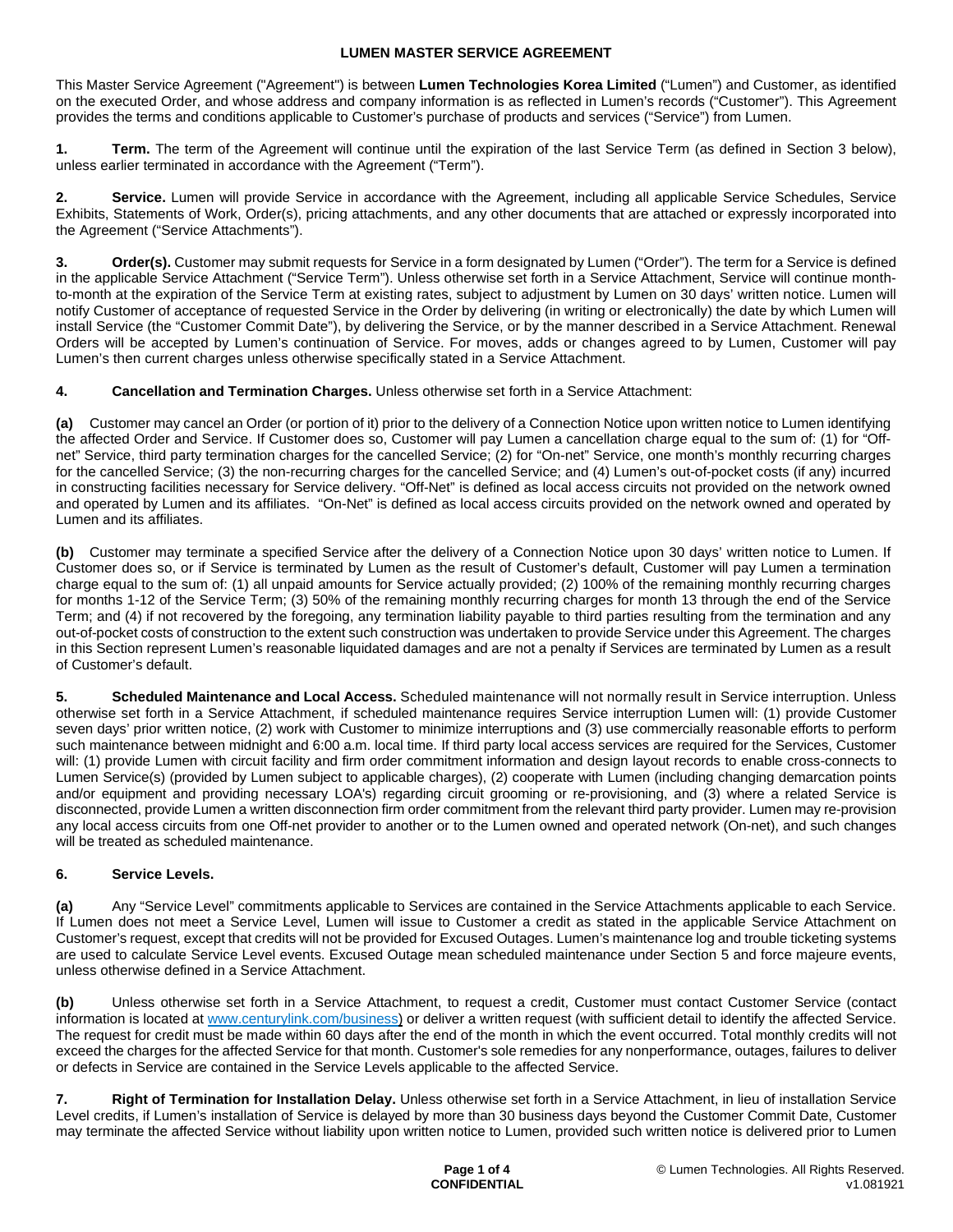delivering a Connection Notice for the affected Service. This Section will not apply where Lumen is constructing facilities to a new location not previously served by Lumen.

### **8. Default; Suspension.**

**(a)** If (a) Customer fails to make any payment when due and such failure continues for five business days after Lumen's written notice, or (b) either party fails to observe or perform any other material term of this Agreement and such failure continues for 30 days after the other party's written notice, then the non-defaulting party may: (i) terminate this Agreement and/or any Order, in whole or in part, and/or (ii) subject to Sections 9.1 (Damages Limitations) and 6 (Service Levels), pursue any remedies it may have at law or in equity.

**(b) Suspension.** If Lumen is entitled to terminate this Agreement and/or any Order, Lumen may, without prejudice to its right to terminate this Agreement or any Order, suspend, in whole or in part, Customer's Service(s) until the failure or default is cured. Customer will be liable for all charges in respect of the suspended Service during any period of suspension.

### **9. Liabilities and Disclaimers.**

**9.1 Damages Limitations. (A)** Nothing in this Agreement will be construed as limiting the liability of either party for, (i) personal injury or death resulting from the negligence of a party or its employees, and (ii) any liability of either party which cannot be excluded by law **(B)** Neither party will be liable for any loss (whether direct or indirect) of profits, revenues, goodwill, anticipated savings, business or data, or any indirect, incidental, special, consequential, exemplary or punitive damages arising out of the performance or failure to perform under this Agreement or any Order. **(C)** Subject to 9.1(A) and (B), unless set out otherwise in a Service Attachment, Lumen's total aggregate liability in respect of any and all claims, losses or damages during the Term of the Agreement, whether arising from tort (including negligence), breach of contract, breach of warranty or otherwise under or in connection with this Agreement will in no event exceed 100% of all charges paid during the 12 month period immediately prior to which the relevant claim arises.

**9.2 Disclaimer of Warranties.** LUMEN MAKES NO WARRANTIES OR REPRESENTATIONS, EXPRESS OR IMPLIED, EITHER IN FACT OR BY OPERATION OF LAW, STATUTORY OR OTHERWISE, INCLUDING WARRANTIES OF MERCHANTABILITY OR FITNESS FOR A PARTICULAR USE, EXCEPT THOSE EXPRESSLY SET FORTH IN THIS AGREEMENT OR ANY APPLICABLE SERVICE ATTACHMENT.

## **10. Billing and Payment.**

**10.1 Commencement of Billing.** Unless otherwise set forth in a Service Attachment, Lumen will deliver written or electronic notice (a "Connection Notice") to Customer when Service is installed, at which time billing will commence ("Service Commencement Date"). If Customer notifies Lumen within three days after delivery of the Connection Notice that Service is not functioning properly, Lumen will correct any deficiencies and, upon Customer's request, credit Customer's account in the amount of 1/30 of the applicable monthly recurring charge (MRC) for each day the Service did not function properly. If Lumen cannot complete installation due to Customer delay or inaction, Lumen may begin charging Customer for the Service, and Customer will pay such charges.

**10.2 Payment of Invoices and Disputes.** Unless otherwise set forth in a Service Attachment, invoices are delivered or made available monthly and due 30 days after the invoice date. Fixed charges are billed in advance and usage-based charges are billed in arrears. Customer's payments to Lumen must be made in the currency stated on the invoice and via the payment method designated by Lumen. Lumen may charge administrative fees where Customer's payment and invoice preferences deviate from Lumen's standard practices. Past due amounts bear interest at 1.5% per month or the highest rate allowed by law (whichever is less). Lumen may charge Customer reasonable attorneys' fees and any third-party collection costs Lumen incurs in collecting such amounts. Customer is responsible for all charges regarding the Service, even if incurred as the result of unauthorized use. If Customer reasonably disputes an invoice, Customer must pay the undisputed amount and submit written notice of the disputed amount (with details of the nature of the dispute and the Services and invoice(s) disputed). Disputes must be submitted in writing within 90 days from the date of the invoice. If Lumen determines in good faith that a disputed charge was billed correctly, Customer must pay such amounts within 10 days after Lumen provides notice of such determination. Customer may not offset disputed amounts from one invoice against payments due on the same or another account.

**10.3 Taxes and Fees.** Customer is responsible for all taxes and fees arising in any jurisdiction imposed on Customer, Lumen, or a Lumen affiliate incident to the provision, sale or use of Service. This includes value added, consumption, sales, use, gross receipts, withholding, excise, ad valorem, franchise or other taxes, fees, duties or surcharges (e.g., regulatory and emergency service call number surcharges), along with similar charges stated in a Service Attachment (collectively "Taxes and Fees"). This does not include taxes based on Lumen's net income. Some Taxes and Fees, and costs of administering them, are recovered through a percentage surcharge(s) on the charges for Service. If Customer is required by law to make any deduction or withholding of withholding Taxes from any payment due under this Agreement to Lumen, then, Customer must increase the gross amount payable so that, after any deduction or withholding for such withholding Taxes, the net amount paid to Lumen will not be less than Lumen would have received had no such deduction or withholding been required. Charges for Service are exclusive of Taxes and Fees. Customer may present Lumen with an exemption certificate that eliminates Lumen's obligation to pay certain Taxes and Fees. The exemption will apply prospectively. For additional details on taxes and surcharges that are assessed, visit [www.lumen.com/taxes](http://www.lumen.com/taxes).

**10.4 Credit Approval and Deposits.** Customer will provide Lumen with credit information as requested. Lumen may require Customer to make a deposit as a condition of Lumen's acceptance of any Order or continuation of: (a) usage-based Services; or (b) nonusage based Service where Customer fails to timely pay Lumen under this Agreement or Lumen reasonably determines that Customer

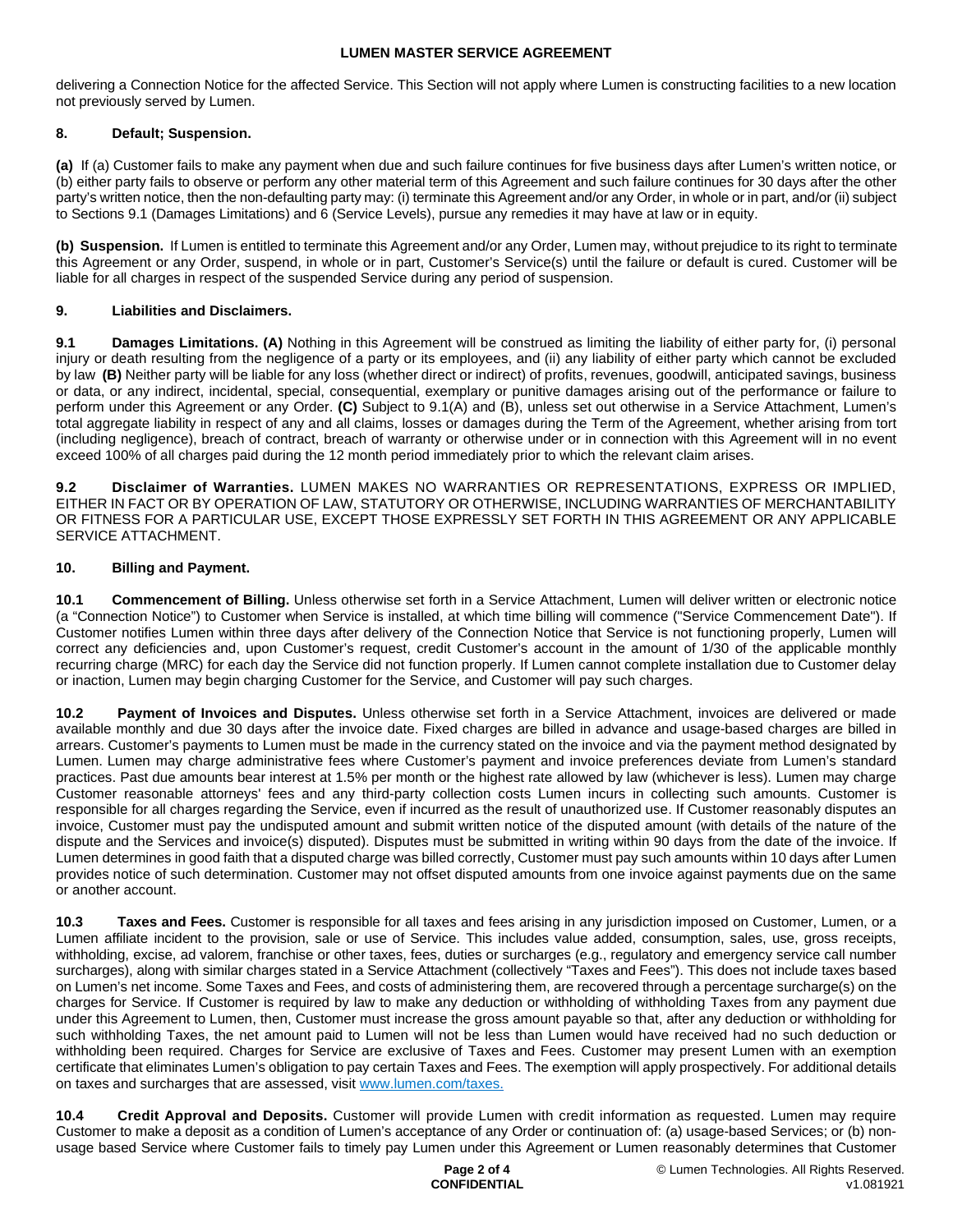has had an adverse change in financial condition. Deposits will not exceed two months' estimated charges for Service and are due upon Lumen's written request. When Service is discontinued, the deposit will be credited to Customer's account and the balance refunded.

### **10.5 Regulatory and Legal Changes; Sanctions.**

**(a)** If changes in applicable law, regulation, rule or order materially affect delivery of Service, the parties will negotiate appropriate changes to this Agreement. If the parties cannot reach agreement within 30 days after Lumen's notice requesting renegotiation, Lumen may, on a prospective basis after such 30-day period, pass any increased delivery costs on to Customer. If Lumen does so, Customer may terminate the affected Service on notice to Lumen delivered within 30 days of the cost increase taking effect.

**(b)** If any type of economic, trade or other governmental or transnational sanction that applies to the performance of Lumen's obligations under this Agreement or to Customer's use or permitted resale of a Service, Lumen may immediately terminate the affected Service without liability, upon written notice to Customer.

**11. Customer Premises; Title to Equipment.** If access to non-Lumen facilities is required for the installation, maintenance, grooming, movement, upgrade and/or removal of Lumen network or equipment, Customer will, at its expense: (a) secure such right of access and (b) arrange for the provision and maintenance of power and HVAC as needed for the proper operation of such equipment and network. Title to Lumen-provided equipment (including software) remains with Lumen. Customer will not create or permit to be created any encumbrances on Lumen-provided equipment.

**12. Acceptable Use Policy.** Customer must comply with the Acceptable Use Policy ("AUP"), which is available at https://www.centurylink.com/aboutus/legal/acceptable-use-policy.html, for Services purchased under this Agreement. Lumen may reasonably modify this policy to ensure compliance with applicable laws and regulations and to protect Lumen's network and customers. If Customer will use the Services to process personal data subject to privacy or data protection law that requires specific terms in place with service providers, Customer is responsible for requesting such terms from Lumen.

**13. International Services.** For Services provided in other countries, Customer or its local affiliate may be required to enter into a separate local country addendum/agreement (as approved by local authorities) ("LCA") with the respective Lumen affiliate that provides the local Service(s). Such Lumen affiliate will invoice Customer or its local affiliate for the respective local Service(s).

### **14. General Terms.**

**14.1 Force Majeure.** Neither party will be liable, nor will any credit allowance or other remedy be extended, for any failure of performance or equipment due to causes beyond such party's reasonable control ("force majeure event").

**14.2 Assignment and Resale.** Neither party may assign its rights or obligations under this Agreement or any Service Attachment without the prior written consent of the other party, which will not be unreasonably withheld. However, either party may assign its rights and obligations under this Agreement or any Order without the consent of the other party: (1) to any subsidiary, parent, or affiliate that controls, is controlled by, or is under common control with that party; (2) pursuant to the sale or transfer of substantially all of the business or relevant assets of that party; or (3) pursuant to any financing, merger, or reorganization of that party. This Agreement and all Service Attachments will apply to any permitted transferees or assignees. Any assignee of Customer must have a financial standing and creditworthiness equal to or better than Customer's. Unless otherwise set forth in a Service Attachment, Customer may provide Service to third parties or use the Services in connection with goods or services provided by Customer to third parties ("Customer Provided Services"). Customer will indemnify, defend and hold Lumen and its affiliates harmless from any claims arising from or related to any Customer Provided Services. If Customer sells telecommunications services, Customer certifies that it has filed all required documentation and will at all times have the requisite authority with appropriate regulatory agencies respecting the same. Nothing in this Agreement confers upon any third party any right, benefit or remedy.

**14.3 Affiliates.** Lumen may use a Lumen affiliate or a third party to provide Service to Customer, but Lumen will remain responsible to Customer for Service delivery and performance. Customer's affiliates may purchase Service under this Agreement, and Customer will be jointly and severally liable for all claims and liabilities related to Service ordered by any Customer affiliate.

**14.4 Notices.** Notices will be in writing and deemed received if delivered personally, sent via facsimile, pre-paid overnight courier, electronic mail (if an e-mail address is provided below) or sent by U.S. Postal Service or First Class International Post. Unless otherwise provided for in a Service Attachment, requests for disconnection of Service (other than for default) must be submitted to Lumen via Customer's portal at <https://www.centurylink.com/business/login/> or via the following website / link: [https://www.lumen.com/help/en](https://www.lumen.com/help/en-us/disconnects.html)[us/disconnects.html and will be effective 30 days after receipt \(or such longer period set forth in a Service Attachment\). Notices for billing](https://www.lumen.com/help/en-us/disconnects.html)  inquiries/disputes or requests for Service Level credits must be submitted to Lumen via Customer's portal at <https://www.centurylink.com/business/login/>or via Email at: [billing@lumen.com](mailto:billing@lumen.com). Customer failure to follow this process and/or provide complete information may result in continued charges that will not be credited. All legal notices will be addressed to Lumen at: 3 Irving Road #06-01, Tai Seng Centre, Singapore 369522 Attn: Legal Department; and to any electronic or physical address of Customer as provided in the Agreement or in its absence, to Customer's address identified on the Order or as reflected in Lumen's records, Attn. General Counsel.

**14.5 Confidentiality.** Neither party will: (a) disclose any of the terms of the Agreement; or (b) disclose or use (except as expressly permitted by, or required to achieve the purposes of, the Agreement) the Confidential Information received from the other party. A party may disclose Confidential Information if required to do so by a governmental agency, by operation of law, or if necessary in any proceeding

#### **Page 3 of 4 CONFIDENTIAL**